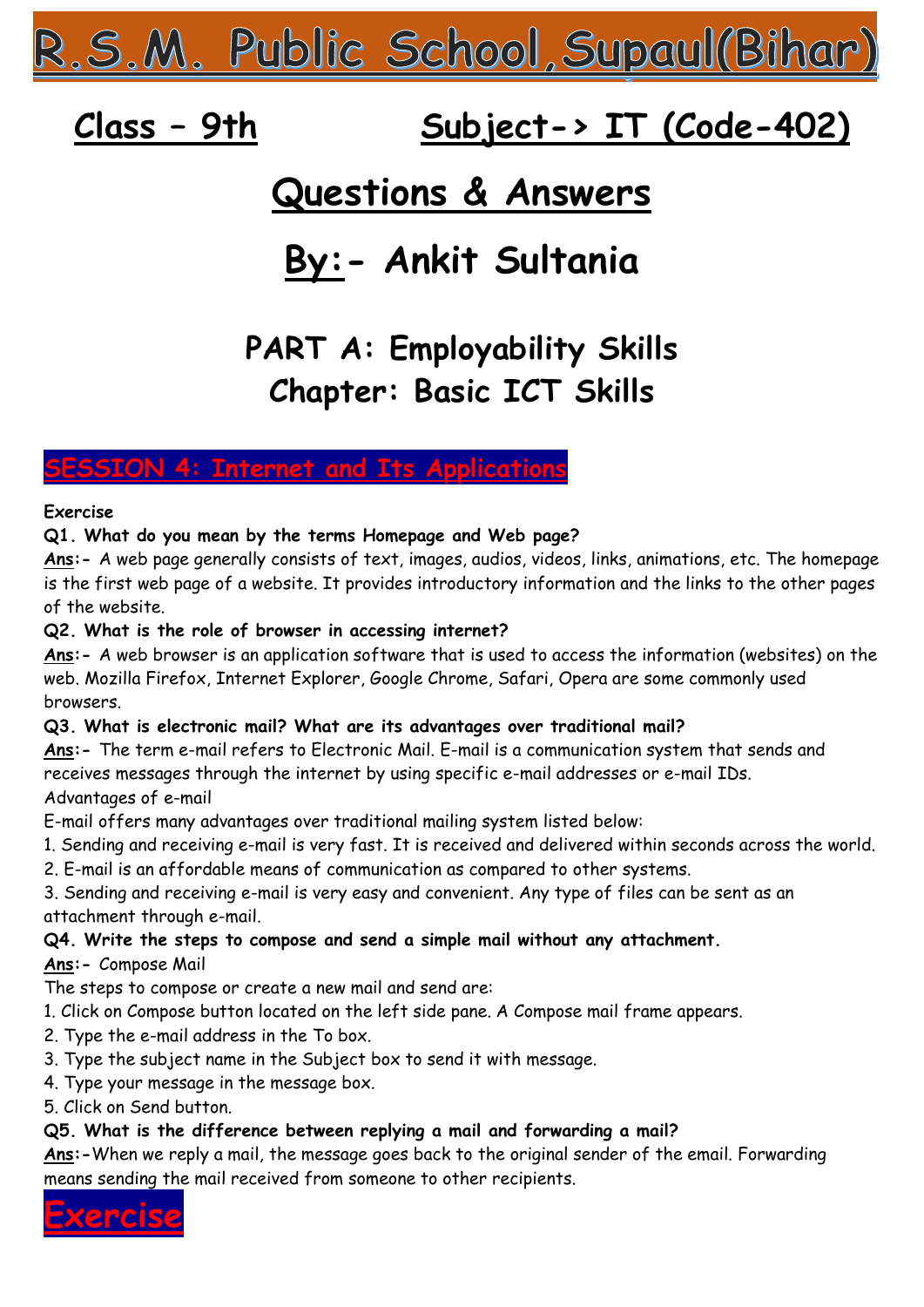#### **Q1. What is the difference between a blog and a standard web site?**

**Ans:-** Blog, earlier known as Weblog, is an online platform which allows a person to post his/ her views on a particular topic or issue in the form of an online article for other people to visit and go through. Readers can post their comments on the article and this way threads of interaction and dialogues begin. Blog is maintained by blogger or blog writer. Blogs may be the part of a web site.

Website is a huge collection of web pages linked together and identified by a web url. They are maintained by team of professionals and showcase products and services of an organisation.

#### **Q2. How a Facebook post different from a Tweet?**

**Ans:-** Facebook post has no word limit. Tweet is 280 characters max. Posts can be shared. Tweets are forwarded as retweets.

#### **Q3. Describe the features of Twitter and Whatsapp.**

**Ans:-** Twitter is social media website where users can post short messages including videos, links and text called Tweets. It needs user account name called Twitter handle. Username is preceded by @ sign. People can be followed on Twitter Twitter timeline displays all the Tweets which are updating amongst your connections. This is called Twitter feed.

WhatsApp is a messaging application that you can download to your smartphone and use to easily send messages to other people's mobile phones freely. It also allows video calls freely by using your phone's data connection. WhatsApp allows creating groups of your contacts. WhatsApp allows video calling too for all Android versions 4.1 and above.

#### **Q4. List salient features of FaceBook and Youtube.**

**Ans:-** Facebook

Timeline or wall, Page, Events, Photo Albums, News Feeds, Privacy Settings, Profile picture and Cover Picture etc.

Youtube

It is an online platform dedicated to video sharing. People can shoot videos and upload them on Youtube. It lists the most trending or popular videos. You can search videos or click on the video thumbnails to watch them. Youtube Channel, video playlist, restricted viewing by applying parental control and safety mode.

#### **Q5. What do you mean by a Youtube channel?**

**Ans:-** Youtube Channel: People who are regular users of Youtube and upload videos on it are recommended to create a channel. Channel is simple a series or collection of related vidoes. The advantage of having a channel for creator is that popularity of multiple videos can analysed as one channel. It is easier to manage a channel as compared to individual videos. For users, it is easier to subscribe the channel so that they get reminder about any new video updated by the channel owner.

## **Q6. What is Digital India campaign? List its 4 main initiatives.**

**Ans:-** To ensure that government services and government schemes' information reaches to masses online easily, government of India (GoI) launched Digital India campaign in July 2015.

Connecting rural areas over high speed internet connection to bring the remote areas of the country into mainstream and improve digital literacy is the ambitious objective of the campaign. Its 4 main initiatives are:

1. Access to mygov.in portal that lists details of all the government services and schemes.

2. Multi channel, multi-lingual, multi-service mobile app Unified Mobile Application for New Age Governance (UMANG) to access all government services over handheld devices.

- 3. Adhaar number has enable to access digital signature service eSign.
- 4. People can keep digital copies of their important documents over DigiLocker.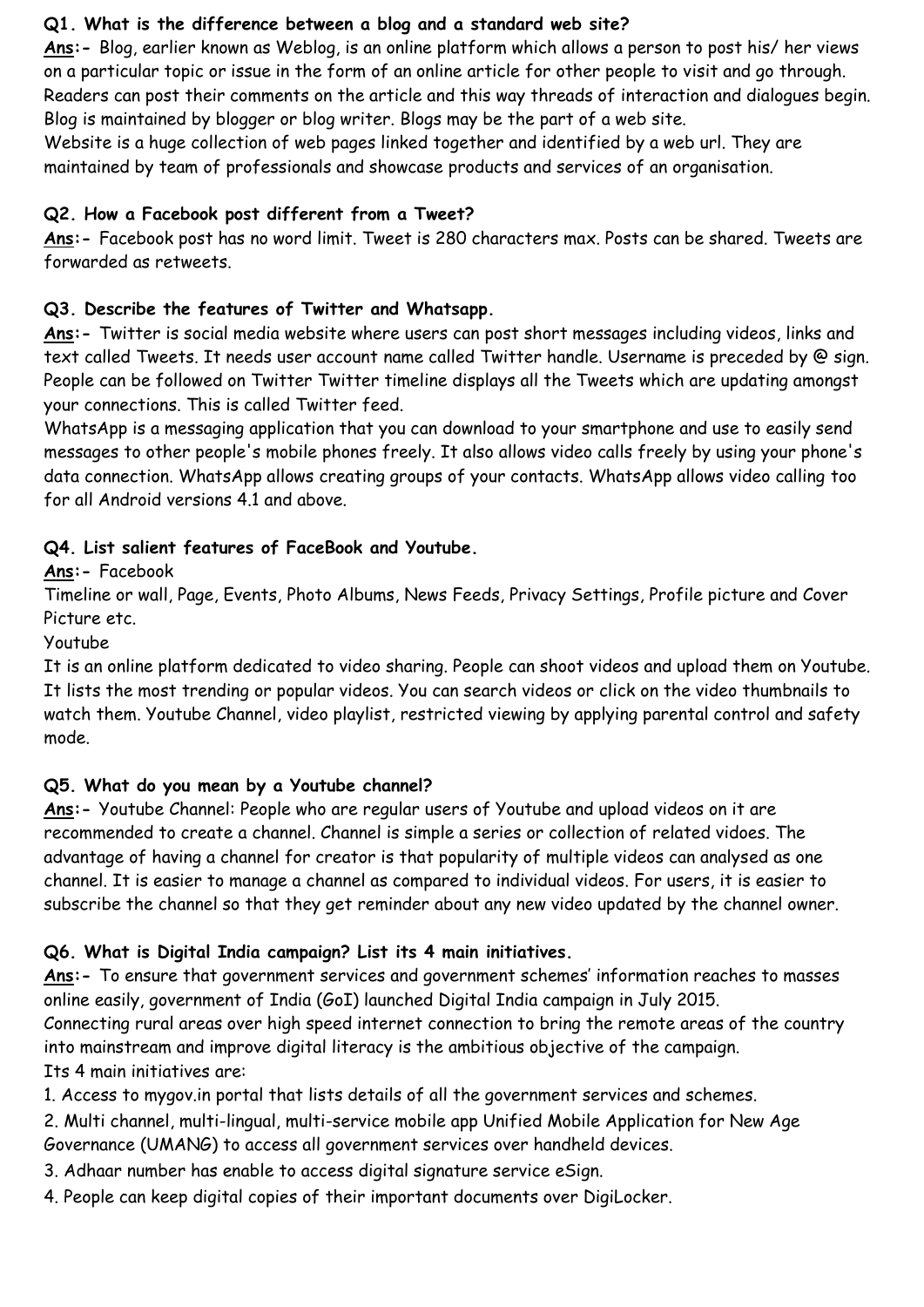#### **Q7. How Whatsapp is different from Twitter? Describe briefly.**

**Ans:-** Twitter is social media website where users can post short messages including videos, links and text called Tweets. It needs user account name called Twitter handle. Username is preceded by @ sign. People can be followed on Twitter Twitter timeline displays all the Tweets which are updating amongst your connections. This is called Twitter feed.

WhatsApp is a messaging application that you can download to your smartphone and use to easily send messages to other people's mobile phones freely. It also allows video calls freely by using your phone's data connection. WhatsApp allows creating groups of your contacts. WhatsApp allows video calling too for all Android versions 4.1 and above.

## **Assessment**

#### **Q1. In what ways do we deal with information. Explain very briefly.**

**Ans:-** Information is dealt with by us in following ways:

1. Accessing the information: Various means like computers, communication networks, smart phones help us access information through world wide web.

2. Creation of information: Computers, digital cameras, digital recorders, smart phones, scanners etc. help us create information in various forms like text, audio-video and image.

3. Sharing and distributing information: The internet, communication networks and tools like video conferencing, video chat platforms, smart phones and computers are the tools to disseminate information.

4. Storing and managing information: Databases, computers, storage devices like disks, pen drives, online drives are the means to store and manage information.

## **Q2. Explain any 2 roles of ICT in our personal daily life.**

#### **Ans:-**

## Entertainment

Presentation of content today has gained completely a different level. Entertainment, news and field of journalism are greatly supported by computers. Sports, online games, movies, songs, web series, video interaction with others have taken the entertainment to a next level.

## Social Media

Sharing ideas, information, your personal views, achievements, setbacks or any news with almost anyone and everyone across the globe in moments over internet is due to the World Wide Web running on networks of computers. Integrated chat services, photo sharing services, video uploads and video interactions are a routine today. Facebook, Whatsapp, Snapchat, Skype and YouTube have entirely changed the way we connect with people. Writing, photography, filmmaking, singing, video editing, video consulting, online coaching, relationship advice are new opportunities today.

## **Q3. In which 2 industrial or business areas ICT is playing an important role and how? Ans:-**

## Health Care

Online diagnostic services, creatively designed medical equipment, consultancy services, personal doctor on-call, personal online physical trainer etc. are the examples of ICT intervention in health care. Banking Industry

Entire financial industry all over the world relies and runs over computers and sophisticated communication infrastructure. Computers are used by banks to maintain the financial database, customers and day to day transactional details. Instant online transactions, secured transfer of funds, encrypted communication of data, verifying authenticity, efficient customer support, reaching out with financial schemes to mass – this all has been greatly revolutionised using computers.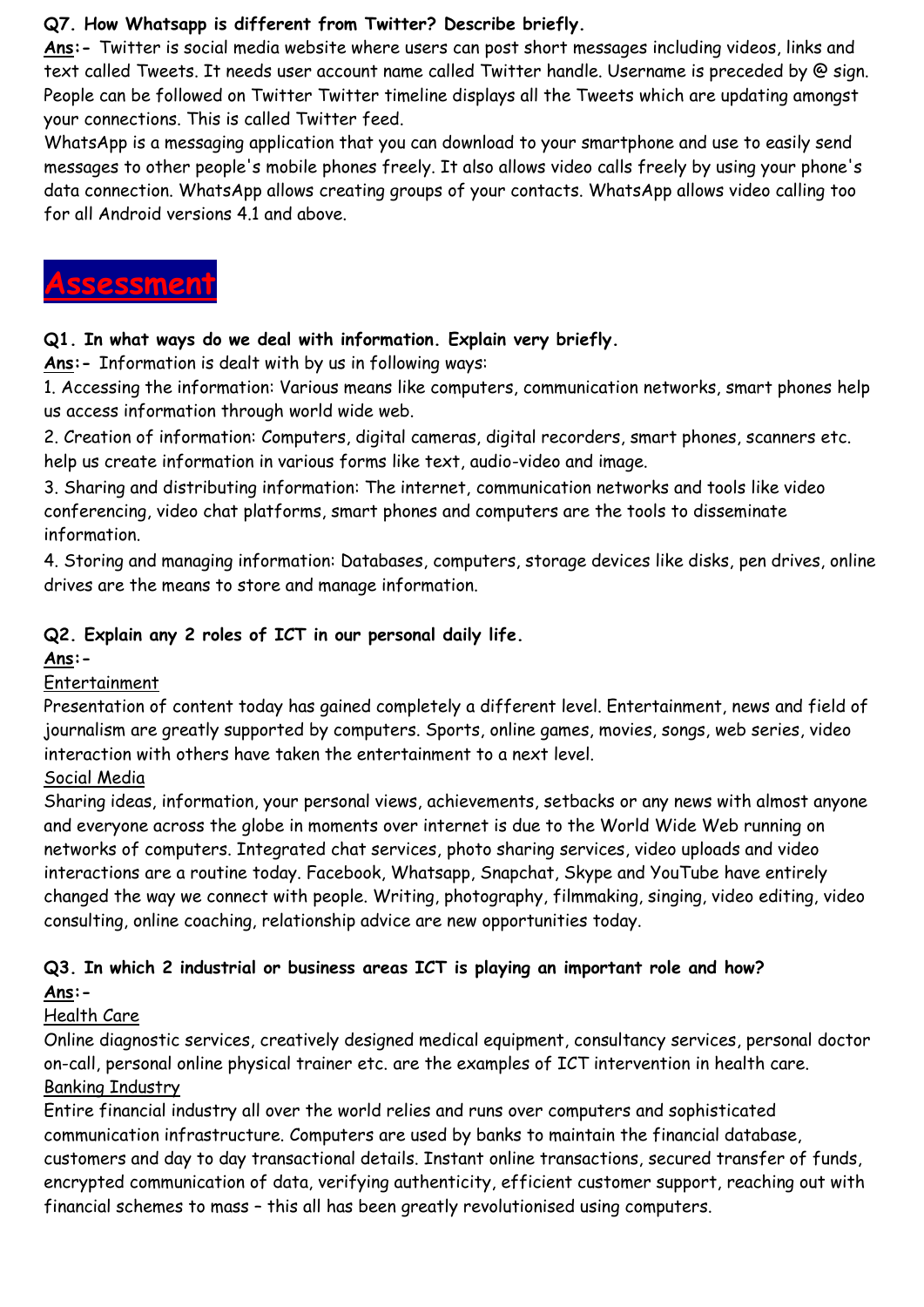#### **Q4. Why is keyboard called standard input device? Ans:-**

st of the input is given in the form of commands and text to the computer. Since the advent of modern computers, keyboard has been the device used to give input to the computer hence it is called the standard input device which completes the computer system.

#### **Q5. What is swift triple mouse click?**

**Ans:-** Swift triple mouse click selects the whole paragraph.

## **Q6. How do ALU and CU aid in data processing by computer?**

**Ans:-** The arithmetic-logic unit (ALU) performs all arithmetic operations and logic operations. Logic operations test various logical conditions encountered during processing.

Control Unit (CU) is the circuitry that issues commands to other hardware components to execute programs. It manages the execution of program instructions by fetching instructions from memory, parsing those instructions as necessary and then scheduling the appropriate hardware components to act on those instructions.

## **Q7. List any 2 main functions of CPU.**

#### **Ans:-**

Functions of CPU

1. The CPU accesses and stores the relevant data and instructions during processing.

2. The CPU controls the sequence of operations.

## **Q8. Why ROM and RAM called primary memory?**

**Ans:-** RAM is used to store primary working data of the user and ROM stores instructions required to start up and boot the computer. Without these two computer cannot start up and function hence they are called primary memory.

## **Q9. How is ROM different from RAM?**

**Ans:-** RAM is main working memory of the computer. It stores the working data of the user as long as computer is powered on while ROM contains permanent instructions. RAM is Read/Write memory as data can be read and written on it while ROM is Read Only memory. Storage capacity of RAM is higher than that of ROM. RAM is upgradable.

## **Q10. Why printer is called a peripheral device while not the keyboard?**

**Ans:-** Computer can still work in absence of a printer. If a printout is required, printer can be attached and installed with the computer anytime. Printer only extends the functionality of the computer but it is not very necessary part of it.

## **Q11. Explain any 2 storage devices.**

## **Ans:-**

## Digital Card Reader-Writer

Digital card readers are found in devices like laptops, digital cameras and smart phones. These devices have slots to read from and write on the memory cards. These cards are available in various storage capacities ranging from 16 GB to 1 TB.

#### External Hard Drives

In addition to computer's main storage device – Hard disk there are external hard drives available. They can be easily connected with the computer through USB port. External drive is the best suited device for keeping backup of the computer data since it can store data in the range of 500 MB to 2 TB or even more in near future.

**Q12. Explain the optical disks briefly.**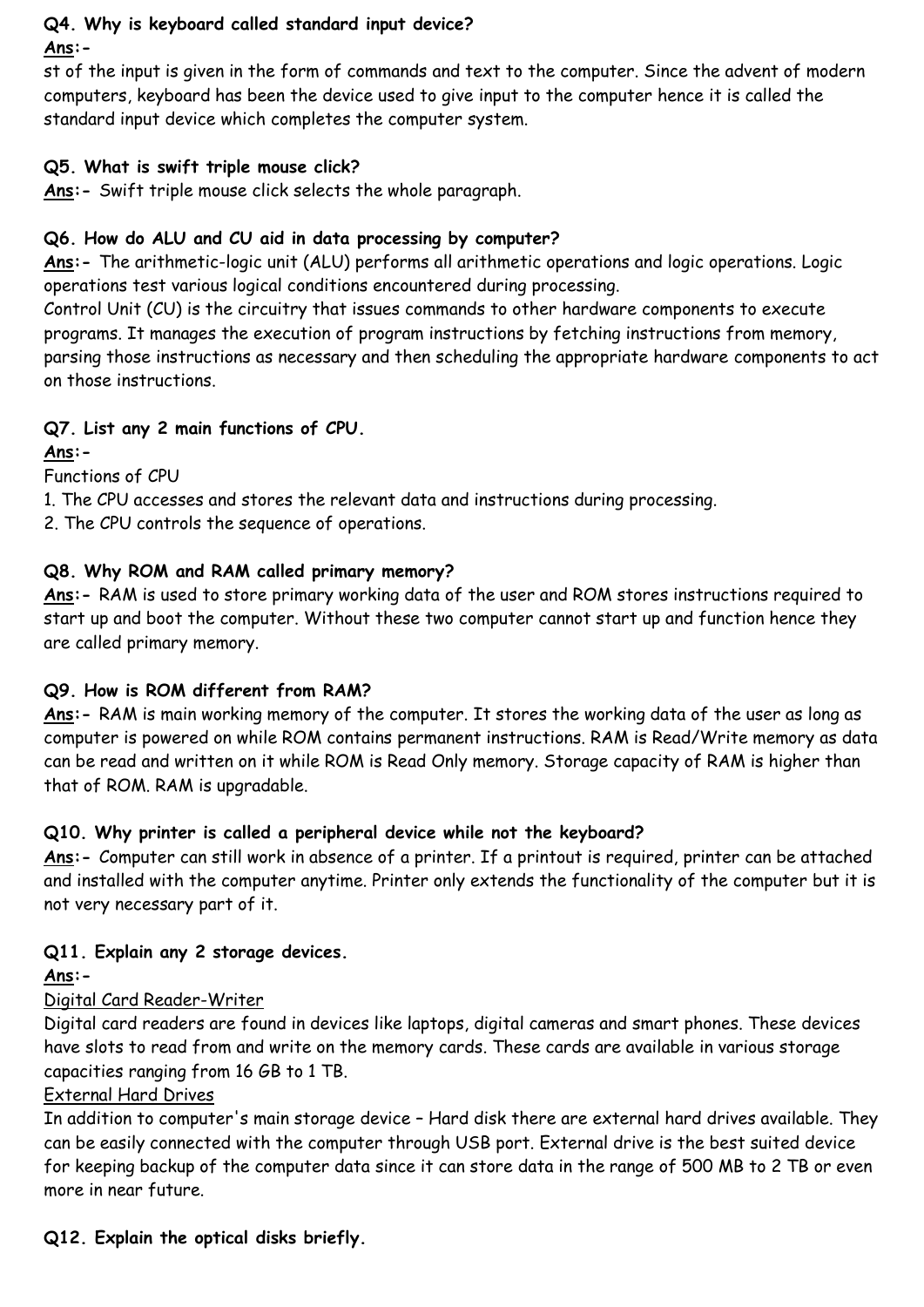**Ans:-** Optical discs can store information or data like video, audio, text, images, games, software etc. Various types of optical discs are available which can store up to 8 GB data.

CD-ROM stores data for distribution for example, music CDs. It is read-only storage media. It stores data up to 700 MB.

There are 3 types of CDs:-

CD-R (Compact Disc Recordable): Data can be written once but read many times from it.

CD-RW (Compact Disc Re-Writable): It allows us to erase previous data and write new data on them.

## **Q13. What is the basic difference between a printer and a plotter?**

**Ans:-** Printer prints out the hard copy of the documents and images over variety of medium like paper, plastic sheets etc. while plotters draws or plots building maps or product designs. It is used by architects and product designers. A Plotter prints high-quality graphics or drawings.

## **Q14. What is operating system? List any 2 functions of operating system.**

**Ans:-** Operating system controls entire functionality of the computer system. Operating system allows the user to interface with the computer hardware and make use of other software applications on the computer.

Two Functions of Operating System

Managing hardware devices: Controls functioning and interaction among devices.

Managing software and scheduling programs: Keeps track of installed software and allocates/ deallocates memory to the required programs.

#### **Q15. Describe any 4 types of operating system.**

**Ans:-** Single User OS: Such operating systems allow one user at a time on a system. Examples: DOS and Windows 95

Multi-User OS: Such operating systems support more than one user at a time on the same computer. Examples: Windows 7, Windows 10, Linux, Unix.

#### **Q16. How is application software different from an operating system?**

**Ans:-** Application software are used to perform various tasks in a variety of fields while operating system controls the functioning of the computer system.

#### **Q17. Why operating system needs to be loaded first in computer's memory when it is switched on?**

**Ans:-** Operating system controls entire functionality of computer system, it manages other software applications on the computer, devices connected to it and memory. It also provides user an interface to work with computer. Until the operating system is loaded in computer's memory, user cannot work on the computer therefore operating system should load very first.

## **Q18. List any 4 parts of a GUI. Ans:-**

**Ans:-**

Desktop, Start Menu, Task bar, Icons, windows etc.

## **Q19. What do you see on a desktop generally?**

#### **Ans:-**

Every GUI component appears over the desktop. On the desktop, icons of shortcuts of various programs, Recycle Bin, Computer and Network are seen. In the background either colour is set or a wallpaper is there. At the bottom, Taskbar is situated.

#### **Q20. What is the role of folders?**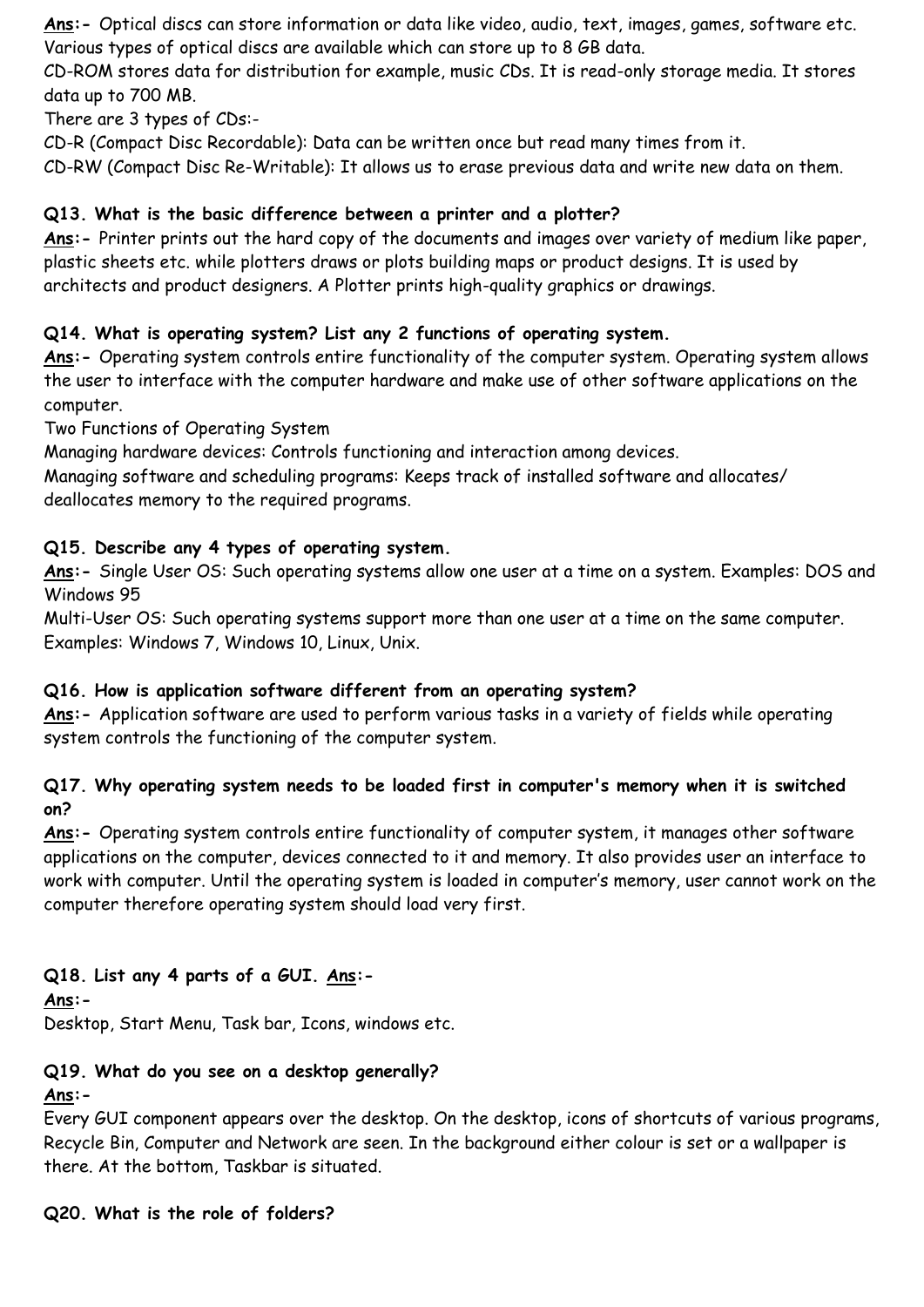**Ans:-** Folders store files and other folders called sub-folders. They help us organise our data in various folders.

#### **Q21. Describe the use of taskbar in Windows.**

**Ans:-** Taskbar is usually found on the bottom of the desktop and displays Start button and system tray. Various parts of the taskbar are:

1. Start Button: The Start button is found on the left side of the taskbar. When we click on the Start button, a menu appears which is known as the Start menu. We can find and open all the programs from the Start menu.

2. Quick Launch toolbar: The Quick Launch toolbar provides an easy access (in single- click) to our favourite programs. These programs can be opened in one click.

3. Middle Section: The Middle Section shows us the programs and files we have opened and allows us to quickly switch between them.

4. System Tray: The System Tray is used to show the date and time and various other notifications.

## **Q22. List the advantages of email over traditional mail.**

**Ans:-** E-mail offers many advantages over traditional mailing system listed below:

1. Sending and receiving e-mail is very fast. It is received and delivered within seconds across the world.

2. E-mail is an affordable means of communication as compared to other systems.

3. Sending and receiving e-mail is very easy and convenient. Any type of files can be sent as an attachment through e-mail.

## **Q23. What is the structure of an email address? Give an example.**

## **Ans:-**

E-mail addresses or E-mail ID identifies the receiver. It has username followed by @ sign and then name of the email service provider website. info@eduitspl.com is an example of an e-mail address.

## **Q24. How will you forward an email along with an attachment?**

## **Ans:-**

Steps to forward the mail are:

1. Click on mail, which you want to forward.

2. Now, click on arrow next to the Reply option. A menu appears.

3. Select Forward option. A new frame appears below the mail details, to forward the message.

4. Type the email address of the recipients in *To* text box and type the text in the message.

5. Click on the *Attachment* The File Upload dialog box appears after clicking on Attachment option to select the attachments.

6. Click on Send button.

## **Q 25. What is a blog?**

**Ans:-** Blog is an online platform which allows a person to post his/ her views on a particular topic or issue in the form of an online article for other people to visit and go through. Readers can post their comments on the article and this way threads of interaction and dialogues begin. Blog is an excellent way to showcase your writing and reporting talents or just to share your thoughts and views in an structured way. A person who writes and maintains a blog is called blogger.

Any person who has basic computer knowledge and has drafting skills can create a blog. Some popular blog services are Wordpress, Blogadda, Blogger, Tumblr etc.

## **Q 26. How is facebook a popular social media platform?**

**Ans:-** Facebook is one of the most popular social website that allows people interact with each other for free. Sending and accepting friend requests, sharing videos, pictures and posts, creating pages, events and photo albums and online chat are some exciting features which make Facebook popular.